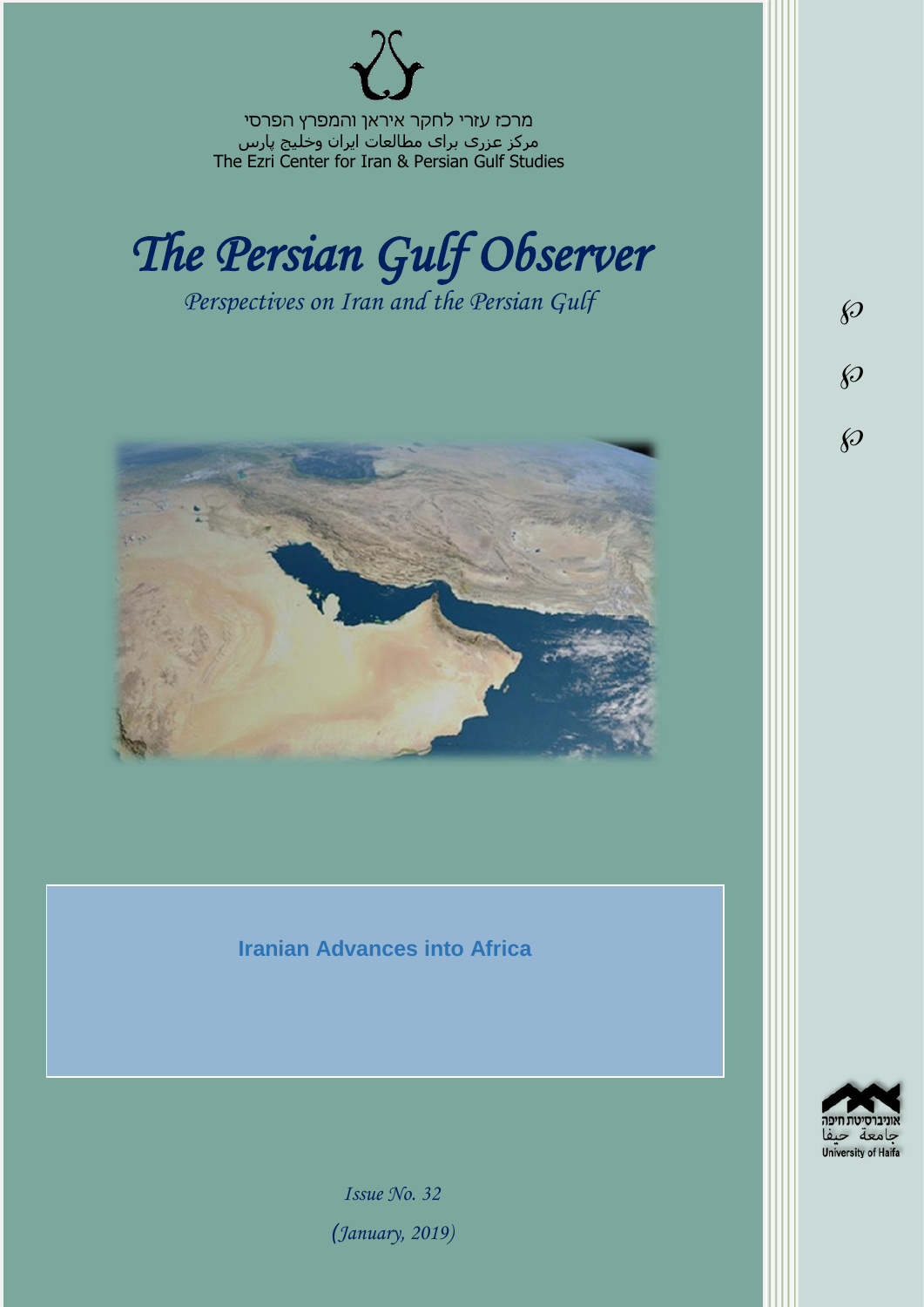Attached please find the 32<sup>nd</sup> issue of *Persian Gulf Observer*, titled "Iranian Advances into Africa"

by The Ezri Center's research fellow, Dr. Glen Segell.

The Persian Gulf Observer: Perspectives on Iran and the Persian Gulf is published periodically by The Ezri Center for Iran & Persian Gulf Studies at the University of Haifa, expressing the views and analysis of the Ezri center's researchers on various issues concerning the Persian Gulf region and the countries which lay by its shores.

You are most welcome to follow the Ezri Center's tweets at: <https://twitter.com/EzriCenter> , be our friend on Facebook: [https://www.facebook.com/pages/The-Ezri-Center-for-Iran-and-](https://www.facebook.com/pages/The-Ezri-Center-for-Iran-and-Persian-Gulf-Studies/141080069242626)[Persian-Gulf-Studies/141080069242626](https://www.facebook.com/pages/The-Ezri-Center-for-Iran-and-Persian-Gulf-Studies/141080069242626) Watch and listen to conferences and lecturers at the Center's YouTube channel: <https://www.youtube.com/channel/UCZdzvlhv7a8nxLjYZdaz68Q> and visit our site:<http://gulfc.haifa.ac.il/>

## 2008 2008 2008 2008 2008 2008

להלן הגיליון ה- 31 של Observer Gulf Persian ובו מאמר שכותרתו *"התקדמות איראנית לאפריקה"* מאת ד"ר גלן סגל, עמית מחקר במרכז עזרי.

יתפרסם בתדירות תקופתית ע"י The Persian Gulf Observer: Perspectives on Iran and the Persian Gulf מרכז עזרי לחקר איראן והמפרץ הפרסי באוניברסיטת חיפה, ובו מוצגים מאמרי דעה, פרי- עטם של חוקרי המרכז על מגוון נושאים מאזור המפרץ הפרסי והמדינות השוכנות לחופיו.

אנו מזמינים אתכם לעקוב אחרי ציוצי המרכז בטוויטר בכתובת: [EzriCenter/com.twitter://https](https://twitter.com/EzriCenter) ,

[https://www.facebook.com/pages/The-Ezri-Center-for-Iran-and-](https://www.facebook.com/pages/The-Ezri-Center-for-Iran-and-Persian-Gulf-Studies/141080069242626):בפייסבוק שלנו חברים להיות

[Persian-Gulf-Studies/141080069242626](https://www.facebook.com/pages/The-Ezri-Center-for-Iran-and-Persian-Gulf-Studies/141080069242626)

לצפות ולהאזין לכנסים והרצאות בערוץ היו-טיוב של המרכז:

<https://www.youtube.com/channel/UCZdzvlhv7a8nxLjYZdaz68Q>

<http://gulfc.haifa.ac.il/> ולבקר אותנו באתר הבית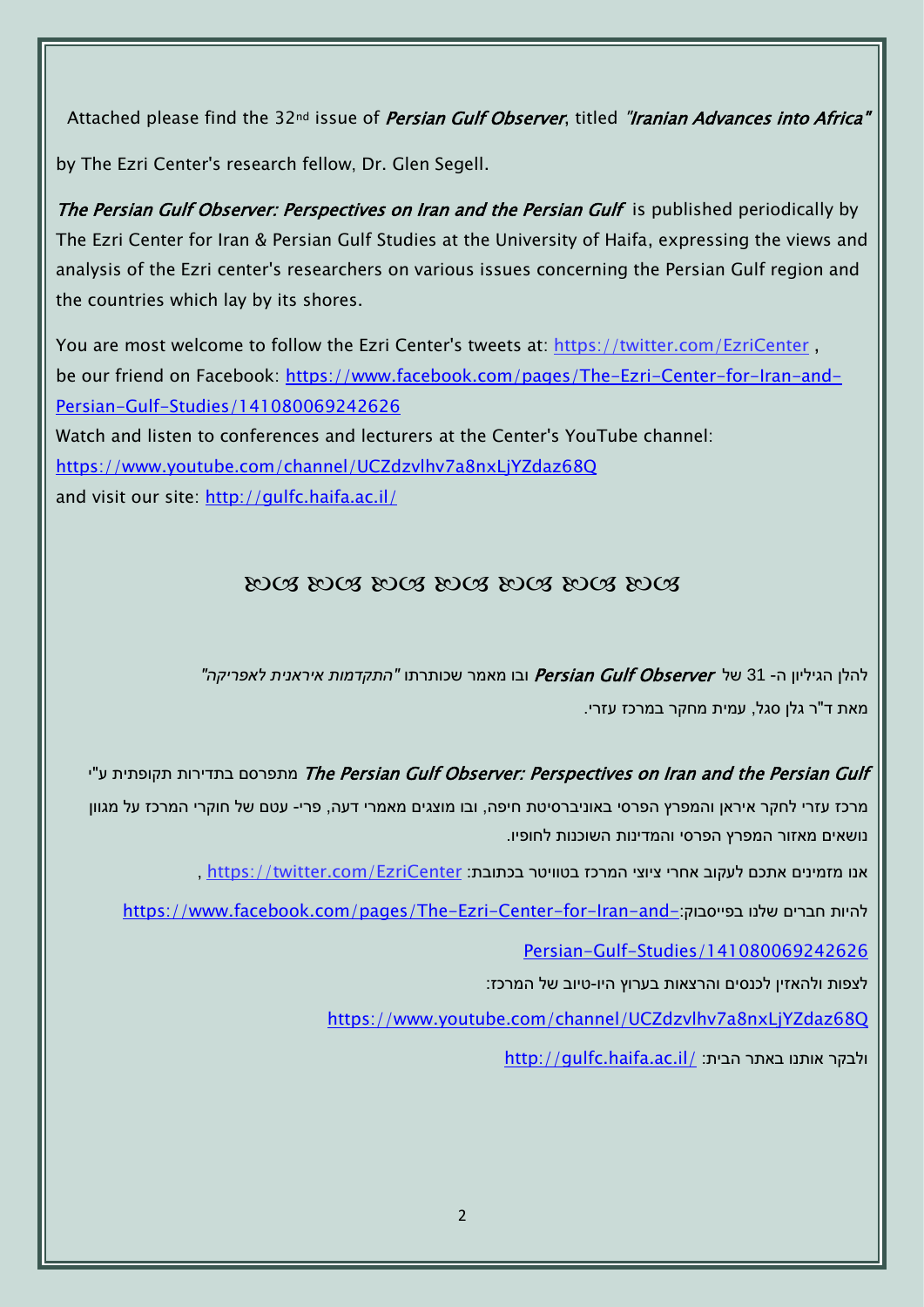## **Iranian Advances into Africa**

By Glen Segell

© Dr. Glen Segell 2019

Research Fellow, Ezri Center for Iran & Persian Gulf Studies, University of Haifa

Since its establishment in 1979, the Islamic Republic of Iran has made enormous efforts to export its revolution around the world. Iranian diplomats, the Islamic Revolutionary Guard Corps (IRGC), and subordinate organs are engaged in spreading this and Shiite doctrine. [1]

One of the most aggressive new advances in this context is into Africa. Iran sees Africa as a strategically important region for several reasons. Nearly 45 percent of the continent's 1.2 billion persons are Muslim. [2] As elsewhere in the Muslim world the major is Sunni. Tehran realizes that the lack of presence and power there presents a serious impairment to its pursuit to dominate the Islamic world. More than 25% of the world's states and hence members of the United Nations are African states, 54 out of a total of 194. Iran seeks support from African governments in the U.N. Security Council and other international bodies to circumvent economic sanctions. Iran seeks African raw materials such as uranium resources and a market to export its oil. A strong presence on the African continent would also provide Iran with a network and routes for logistical support to radical groups it promotes in the Middle East. Africa's Shiite communities are a potential source of financial and human support for Tehran's Hezbollah proxy in Lebanon and others. [3]

To meet these goals Iranian leaders are collaborating with African leaders to ensure that the interests of both are met with little concern of any for the development, sustainability and poverty reduction and wellbeing in African countries. Iran is advancing a strong presence in Africa primarily through financial and commercial support to economically weak African governments or through bribes to corrupt leaders and dictators, all of whom ignore or underestimate the long-term threat posed by the Iranian-promoted militant Islam. Iran is also advancing popular support within African communities to influence the policies of their governments with little in return except radicalization.

This has enabled Iran to engage in direct subversion, terrorism, and organized crime. Some examples of documented Iranian radical activities in Africa are as follows, with evidence of substantial more of the same. In 2003 *Union Transport Africaines* Flight 141 crashed on take-off in Benin West Africa killing Hezbollah officials carrying US\$2 million in contributions to Beirut. [4] In 2010 weapons destined for Hamas were seized in Nigeria. [5] In 2012 terrorist suspects tied to Iran were arrested in Kenya plotting to attack Israeli and Western targets, after they were caught collecting video footage of the Israeli embassy. [6] In June 2013, a Hezbollah armory was uncovered in Nigeria. [7] In 2016, the U.S. Drug Enforcement Administration uncovered how Hezbollah operatives used their network in West African countries to launder drug money. [8] In February 2018 two Lebanese citizens were arrested in South Africa when illegally buying digital components used in drones by Hezbollah. [9]

Iran advances popular support within African Muslim communities to influence the policies of their governments toward Iran. Tehran advances the cultural attachés in Iranian embassies to play an important role in facilitating and/or organizing activities in each country and in coordinating with local partners. To win the hearts and minds of African Muslims, the Iranian regime and its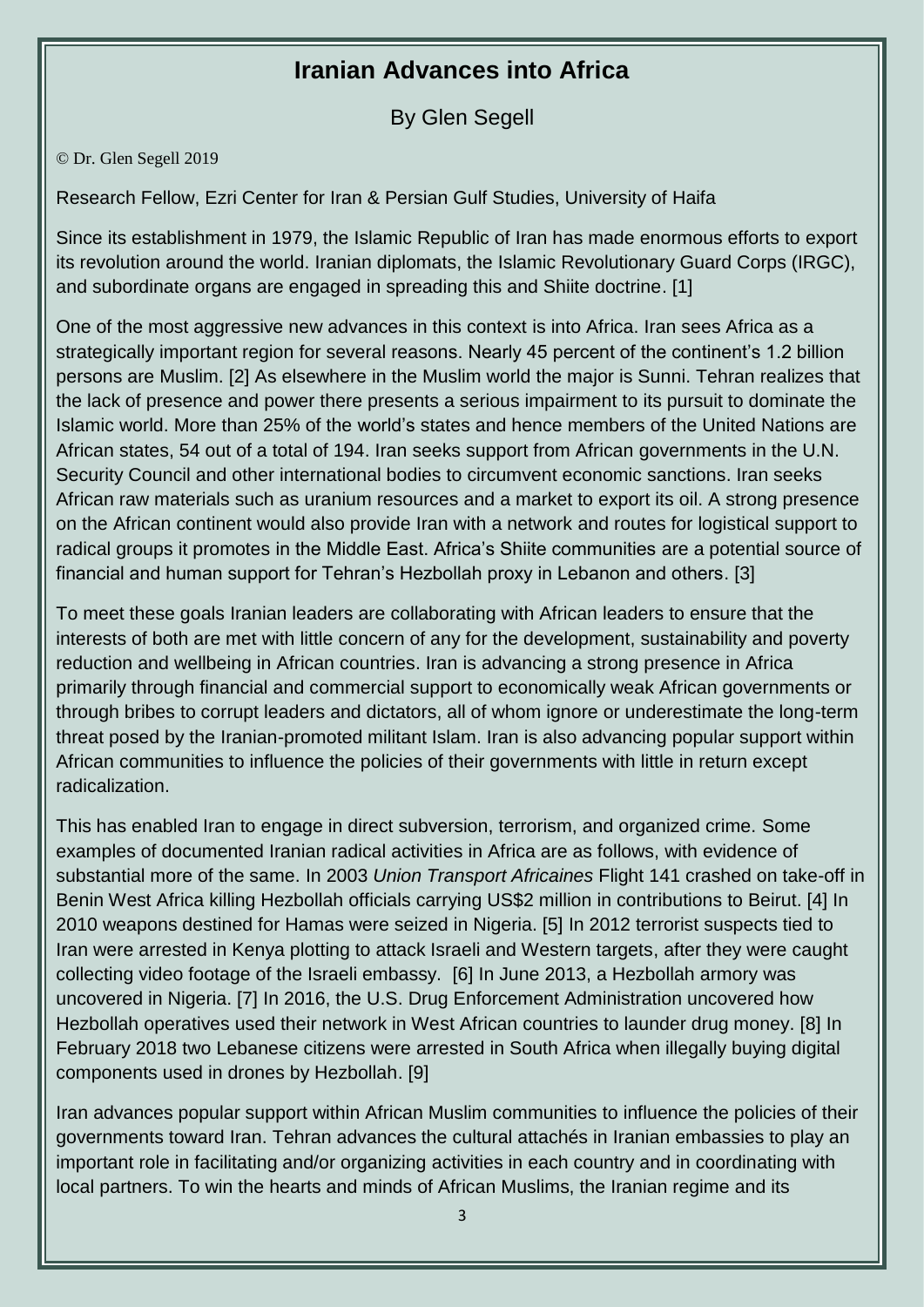institutions organize conferences, conduct religious and political events, work with local partners, and run more than one hundred Islamic centers, schools, seminaries, and mosques in more than thirty African countries with thousands of students, clerics and missionaries.

Spearheading this effort are the Al-Mustafa International University, [10] which trains foreign clerics and missionaries around the world and the Islamic Culture and Relations Organization [11] that coordinates the activities of various Iranian organizations responsible for religious and cultural activities abroad either under their own name or by subordinate organizations that operate a large number of mosques and Islamic centers across Africa and collaborate with local Islamic centers.

Tehran also advances two of its charities, the Iranian Red Crescent [12] and the Imam Khomeini Relief Committee [13] in more than a dozen African countries, including Sudan, Kenya, Tanzania, Congo, Ghana, Zimbabwe, Comoro Islands, Niger, Mali, Sierra Leon, Ivory Coast, Comoro, Uganda, and Somalia. Although these provide some assistance there is a price to pay in return. Iranian assistance traps the African people into a dependency where they are forced to disseminate Tehran's fundamentalist ideology, and generate grassroots support for its foreign policy, its position in the Islamic world, and its quest to dominate the Middle East. They are required to participate in street demonstrations and in some cases, also in violent battles locally against other religions and globally. Iran uses Africa as a recruiting pool for the IRGC's Quds Force and other Iranian institutions responsible for terrorism or military activities abroad, for example in Syria.

Concluding by turning to Iran's goals in advancing into Africa and the consequences. There is the ongoing destruction of the traditional culture, religion and education of African states through Iranian advanced of their own but as with Christian missionaries Africa tends to blend and merge their own with the foreign. So there is no evidence that Iran is succeeding in converting any substantial masses to Shiite Islam. Africa's Shiite communities not particularly wealthy so they cannot provide financial support for Tehran's Hezbollah proxy in Lebanon and others. Too be sure Iran with its oil is far wealthier than any of the African Shiite communities.

There is a regressive impact of the collaboration of African leaders with Iranian leaders. Iran has succeeded in gaining more support from African leaders in debates and votes the United Nation's General Assembly, but this has not prevented or circumvented sanctions. There is a radicalization of the African population. In this Iran is succeeding in using Africa for networks and routes for logistical and human support to radical groups it promotes in the Middle East.

The bottom line in a cost-benefit analysis Iran is failing in its goals and Africa is suffering from Iranian advances. The evidence of Iranian advances into Africa is a real threat to peace on the continent, resulting in the material disaster of societies matched by moral and political debilitation.

## **Notes**

[1] Michael Axworthy. (2013). *Revolutionary Iran: A History of the Islamic Republic*. Oxford: Oxford University Press.

[2] Drew De Seliver and David Masci. 2017. *World's Muslim population more widespread than you might think*. 31 January 2017.